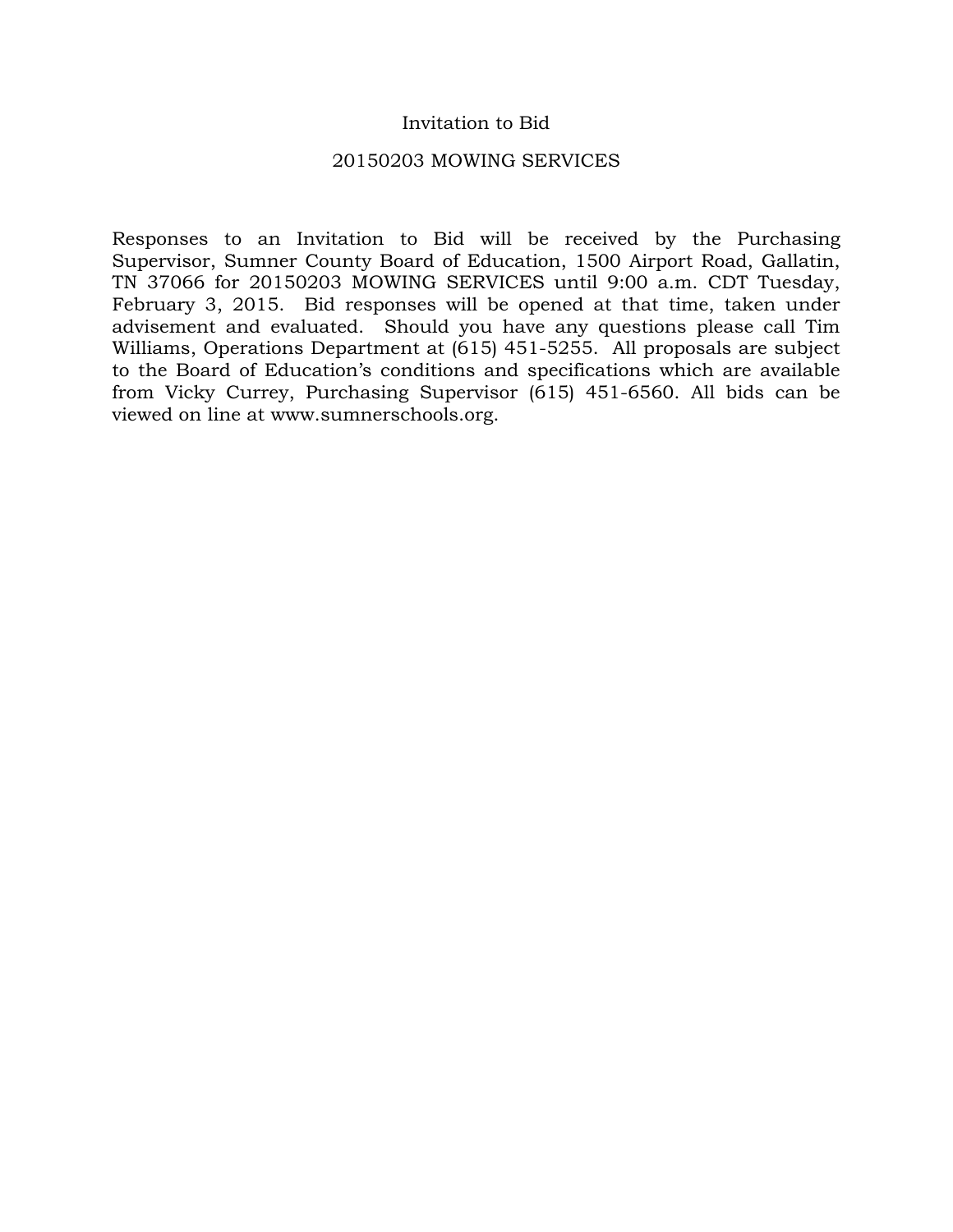#### **NOTICE TO RESPONDENTS**

Responses to an Invitation to Bid will be received by the Purchasing Supervisor in the SUPPORT SERVICE FACILITY CONFERENCE ROOM, Sumner County Board of Education, 1500 Airport Road Gallatin, TN 37066. They will be received until **9:00 A.M. Local Time TUESDAY, FEBRUARY 3, 2015** for **20150203 MOWING SERVICES**, at which time the responses will be opened, taken under advisement and evaluated. *BIDS WILL BE POSTED ON www.sumnerschools.org* 

#### **GENERAL REQUIREMENTS AND CONDITIONS**

-------------------------------------------------------------------------------------------------------------------------------

- 1. The Sumner County Board of Education reserves the right to accept or reject any and/or all responses in whole or in part, and to waive informalities therein.
- 2. Any responses received after the scheduled closing time for the receipt for responses will not be considered.
- 3. If a mistake is discovered after the responses are received, only the Sumner County Board of Education may allow the respondent to withdraw the entire response.
- 4. Partial payments will not be approved unless justification for such payment can be shown. Terms will be net 30 days.
- 5. Payment will not be made until the said **20150203 MOWING SERVICES** are inspected and approved as meeting all specifications by persons appointed by the Sumner County Board of Education.
- 6. Responses submitted must be in a sealed envelope and marked on the outside as follows: **RESPONSE: 20150203 MOWING SERVICES DEADLINE: 9:00 A.M. TUESDAY, FEBRUARY 3, 2015**
- 7. Facsimile responses will not be considered.
- 8. If a successful bidder violates any terms of their bid, the contract, school board policy or any law they may be disqualified from bidding for a period of two years for minor violations or longer for major violations. Bids from disqualified bidders will not be accepted during the period of disqualification.
- 9. Prices quoted on the response (if any) are to be considered firm and binding until the said **20150203 MOWING SERVICES** are in the possession of the Sumner County Board of Education.
- 10. No purchase or contract is authorized or valid until the issuance of a Board Purchase Order in accordance with Board Policy. No Board Employee is authorized to purchase equipment, supplies or services prior to the issuance of such a Purchase Order.
- 11. Any deviation from these stated terms, specifications and conditions must be coordinated with and approved in writing by the Purchasing Supervisor, Vicky Currey (615) 451-6560.
- 12. All bids that exceed \$25,000 must have the Company Name, License Number, Expiration Date thereof and License Classification of Contractor listed on outside of sealed envelope. As required by State of Tennessee Code Annotated 62-6-119.
- 13. The awarded bidder will be required to post a performance and payment bond in the amount of 25% of the contract price if it exceeds \$100,000 as stated by State of Tennessee Code Annotated 12-4-201.
- 14. If the project cost in excess of \$25,000 a performance bond must be secured by the requesting party in an amount equal to the market improvement value.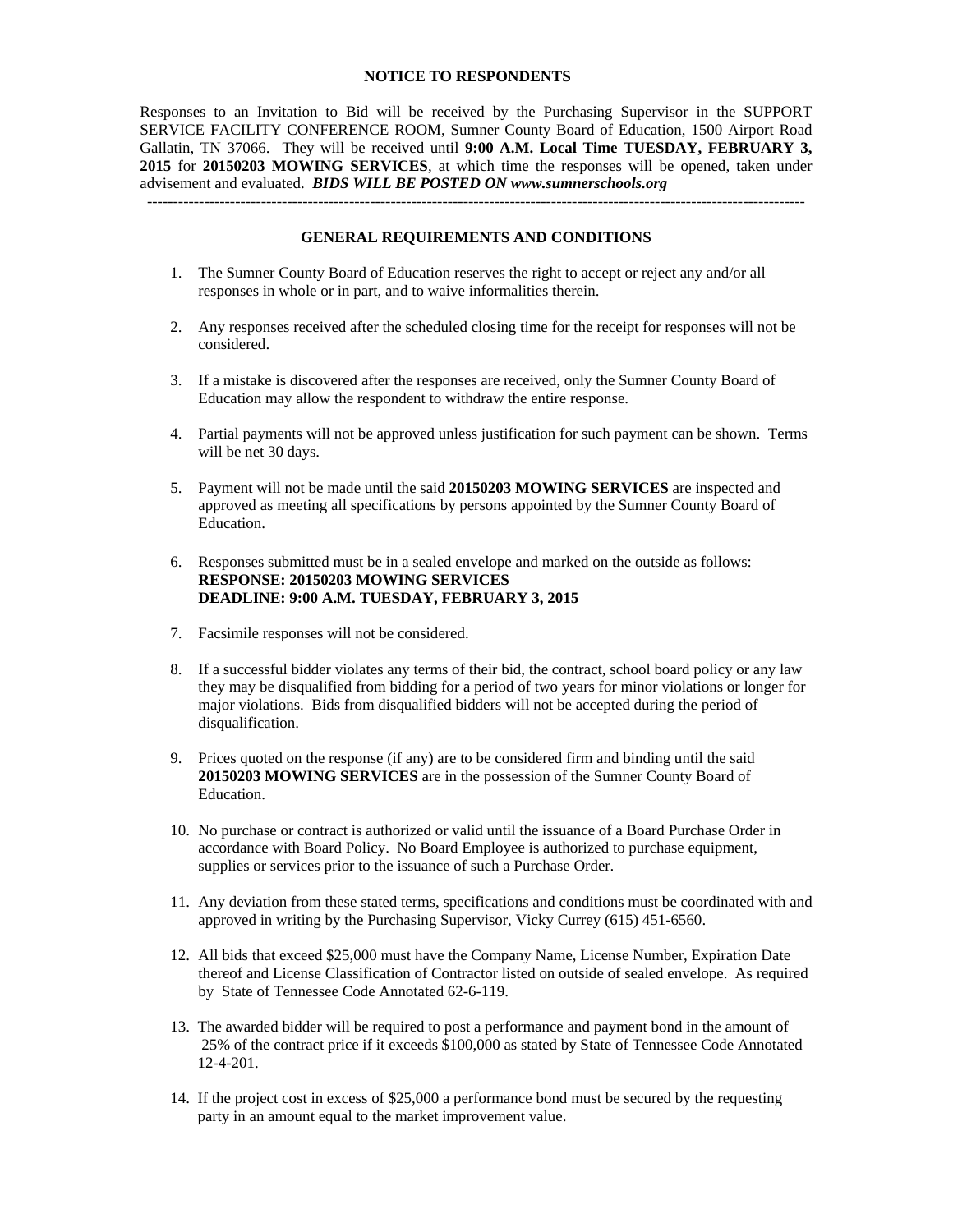## **CONTRACT MOWING SPECIFICATIONS**

## **SCHOOLYEAR 2014-15**

#### **INTRODUCTION**

The Sumner County Board of Education (Owner) is seeking bids for qualified lawn/ground maintenance contractors (Contractor) to furnish lawn and grounds maintenance services for all Sumner County Public School facilities, Administrative Offices, and other properties listed in this bid package. This specification establishes the minimum requirements for lawn care service expected by the Owner. Any preceding specifications for Contract Mowing from years past are null and void and do not apply to this requested service. Bidders should carefully read all sections of these specifications. There will be a **mandatory pre-bid meeting on Wednesday, January 28, 2015 at 1:00 p.m.** at the Larry Riggsbee Support Services Facility located at 1500 Airport Road, Gallatin, TN 37066. **Bids submitted by anyone not in attendance at the pre-bid will not be accepted**. A list of bidders in attendance at the pre-bid will be posted online prior to the bid opening.

Prospective bidders will have until **Friday**, **January 23, 2015** until **2:30 p.m**. to submit questions concerning these specifications in writing. Questions received after the deadline will not be answered. All questions are to be submitted in writing to Tim Williams at tim.williams@sumnerschools.org or faxed to 615-451-5241. Questions will be answered in writing and covered at the pre-bid meeting. Verbal questions via telephone or cell phone prior to the pre-bid meeting will not be answered. This will be strictly adhered to.

#### **BIDDERS RESPONSIBILITY**

It is the bidder's responsibility to assure that his/her bid is delivered at the proper time, in the proper form, and to the proper place of the bid opening. Bids, which for any reason are not so delivered, will not be considered. Bids submitted by e-mail, facsimile machine, or telephone will not be accepted. Each bidder is required, before submitting their bid, to carefully and thoroughly examine the Contract Mowing Specifications. The Invitation to Bid, Exhibit A, and the Notice to Respondents are all components of these specifications. Bidders are encouraged to **completely** familiarize themselves with all of the terms and conditions that are contained herein. Failure to do so on the part of the bidder will in no way relieve them of any of the obligations and responsibilities which are a part of this bid. Bidders will not be allowed to modify their bids after the bid opening time and date. Bid files may be examined during normal work hours after the opening in the Purchasing Coordinator's Office by appointment. It is the responsibility of the Bidder to survey, and become familiar with, each school campus and grounds that they intend to bid on. There **will not** be a pre-bid **tour** of the school grounds or properties. **A list of all equipment with brand name and size, or capacity, to be used to maintain the properties is to be included with the formal bid sheet**. **Failure to submit this required information will result in the bid being disqualified.** After the bid opening the bid summary will be posted online on the Owner's website at www.sumnerschools.org.

#### **SECTION A: GENERAL INFORMATION**

The Contractor will provide all equipment required to complete the work as specified. Entire grounds around all schools and Administrative Offices are to be mowed with pre-approved mowing equipment. These specifications are legally binding and the wording herein constitutes the contract between the Owner and the Contractor. The Owner's expectations are for a high quality, neat, and clean appearance to the finished product. All equipment must be in very good to excellent working order. Mowing equipment is to be commercial grade for mowing large areas. **Residential mowing equipment will not be accepted**. Failure to comply with the requirements of these specifications shall be considered default and shall be considered sufficient reason to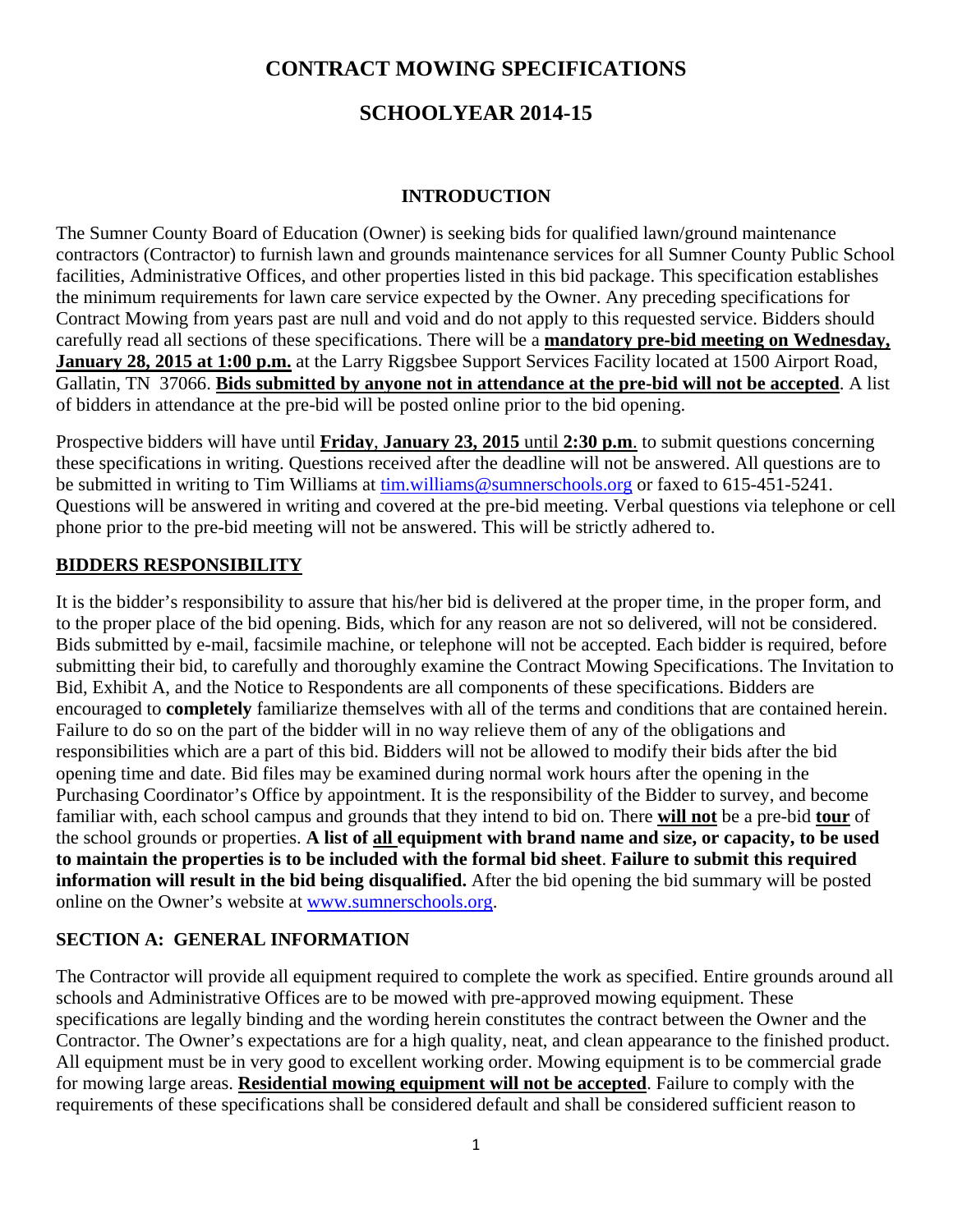terminate the contract upon notification of the Contractor. All equipment used to complete the work as described in these specifications will be OSHA compliant and remain OSHA compliant during the term of the contract. The Contractor will provide all grounds supplies and chemicals to properly perform the work. The Owner expects all Contractors and vendors seeking to conduct business with the Owner to understand that the educational mission of the School District requires a high level of quality and performance from each service provider. Responders to this request for bids should expect that the needs of the students come first in the School District and our focus is to bring products and services to the educational process that enhance student achievement. This will impact the Contractor in at least the following ways;

- Whenever possible, services are to be provided when school is not in session and/or students are not present.
- Safety measures must be at their highest levels to ensure Staff and student safety in the event someone is present on the grounds during times other than when school is in session.
- Mowing will not occur on school properties after 9:00 p.m. or before 6:00 a.m. The Contractor will abide by City noise ordinances where applicable.
- No mowing or associated activity will take place during the dates and/or times identified by the Owner as TCAP (Tennessee Comprehensive Assessment Program) testing or other testing times designated by the Owner. The Contractor will be given sufficient notice of test dates.

The Contractor acknowledges that time is of the essence to complete the work as specified and agrees that all work will be performed regularly, diligently, and uninterrupted to ensure full completion within an expected period of time. Should wet ground conditions be encountered in the area to be mowed, the area may be bypassed with notification of the Owner representative. However, the area must be cut as soon as possible by other means should conditions not permit equipment usage. The Contractor is to furnish the Owner with a cellular telephone number where he/she can be reached on short notice at all times in case of emergency or sudden change of schedule. **The Contractor will be required to correct unsatisfactory work within 24 HOURS of notification by the Owner**. The Contractor shall be flexible in short notice scheduling changes and special requested cuts, especially in the spring for school field days and High school graduations. The Contractor will be available on short notice to meet with the Owner at the Owner's request. **All Sumner County schools are tobacco free and use of any tobacco products on school grounds is prohibited**. All Sumner County Board of Education polices are to be followed at all times when Contractor's and their employees are on Board owned properties. Those policies are available on-line at www.sumnerschools.org under Board Docs. The Contractor shall strictly prohibit interaction between their employees and the students at the schools.

#### **SECTION B: BASIC SERVICES-SCOPE OF WORK**

#### **1. MOWING AND TRIMMING SERVICES TO BE FURNISHED**

The grounds to be maintained will be all general purpose lawn areas around all schools as specified herein and shown on **"Exhibit A, Bid Sheet for Grounds Maintenance"** attached hereto. General purpose lawn areas are defined as any area within the property lines or boundaries of the school campuses. **The Owner, at his discretion, may increase the finish mowing area of any campus at any time during the contract period to achieve the desired results. This will be at no extra cost to the Owner unless extra costs are agreed upon by both the Owner and Contractor in writing**. The Owner will not require the Contractor to finish mow areas designated as bush-hog areas. All types of turf grass areas will be maintained at the recommended height for the species being managed, normally 2 to 3 inches. All required mowing will be included in the base price. Each mowing service will include grounds detail work i.e. string trimming, edging, cleaning walkways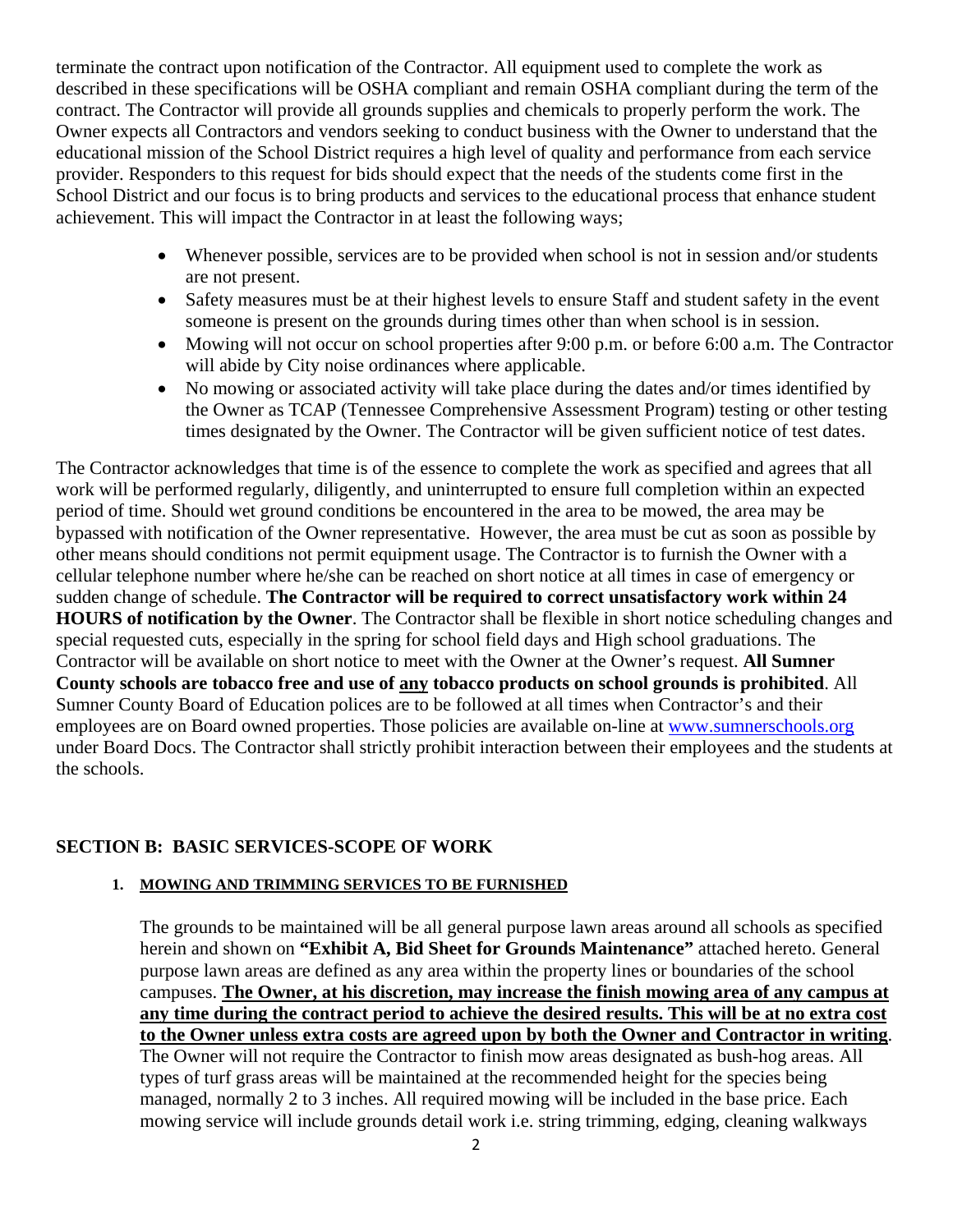and entrances, and removing all debris created during operation. The Contractor is liable for damages caused to trees due to the impact of mowing equipment or excessive use of string trimmers on the bark of trees. **Sub contracting of mowing will not be permitted.** 

Specific areas and duties shall include;

- 1. Mowing and trimming around the buildings, including outbuildings (storage buildings), portable classrooms, parking lot islands, playgrounds (including playground equipment), fencing, utility poles, the perimeter of ball fields (football, baseball, softball, soccer, and associated practice fields), parking lots and drives, sidewalks, dumpsters, trees, shrubs, flowerbeds, ditches, creeks, signs, bike racks, school yard signs, areas inside fenced in electrical and HVAC units and equipment, and any associated areas not listed here. Athletic fields inside fences used specifically for school varsity football, baseball, softball, and soccer games are not a part of this contract and is not the responsibility of the Contractors.
- 2. Mowing and trimming along the perimeter of the football stadiums and the fields, and associated fields behind and beside the stadium, field house areas, practice fields, associated drives and parking areas.
- 3. Mowing along access drives and right of ways.
- 4. "Finish Mower" of commercial grade must be used on all lawn areas around the main buildings. "Batwing" or multiple deck mowers pulled behind a tractor may be used to mow large fields and areas.
- **5.** String trimming and chemical spraying of weeds and grass growing through cracks in concrete sidewalks and asphaltic pavement. These areas are to be maintained throughout the growing season. **Weeds and grass appearing between cracks in concrete and areas where asphalt and concrete meet will not be tolerated. This will be strictly enforced.**

#### **2. EQUIPMENT AND EQUIPMENT USAGE**

All work proposed by the Contractor is to be accomplished using the Contractor's owned and/or rented equipment. All equipment is to be inspected to assure safe operation prior to use on the Owner's property. Equipment is never to be operated in the vicinity of students, Staff, or neighbors with particular emphasis to avoid operation of equipment around children on or off the Owner's site. All rotary mowing equipment will have the blades sharpened or replaced with new blades as necessary so as not to tear the grass. Patterns should be employed to permit recycling of grass clippings and to present a neat appearance. If turf cannot be mowed due to inclement weather and turf has exceeded the no more than 1/3 leaf surface removal, mowing height must be raised and turf mowed twice. All manufacturers recommended mowing equipment safety features such as guards, kill switches, etc., are to remain intact and operational.

#### **3. CLEAN UP AFTER MOWING**

**After mowing is completed, the Contractor is required to remove all grass trimmings and clippings from all sidewalk areas around the schools and Administrative Offices**. Removing or blowing grass trimmings with the mowing equipment is unacceptable. Heavy mowing equipment can cause damage to the concrete sidewalks and leave unsightly tire tracks on them. Any damages caused by using mowing equipment in this manner will be repaired by the Contractor at his cost. Gas powered leaf blowers and hand sweeping are acceptable means of grass removal. The Contractor should always, whenever possible, discharge grass from the mowing equipment away from the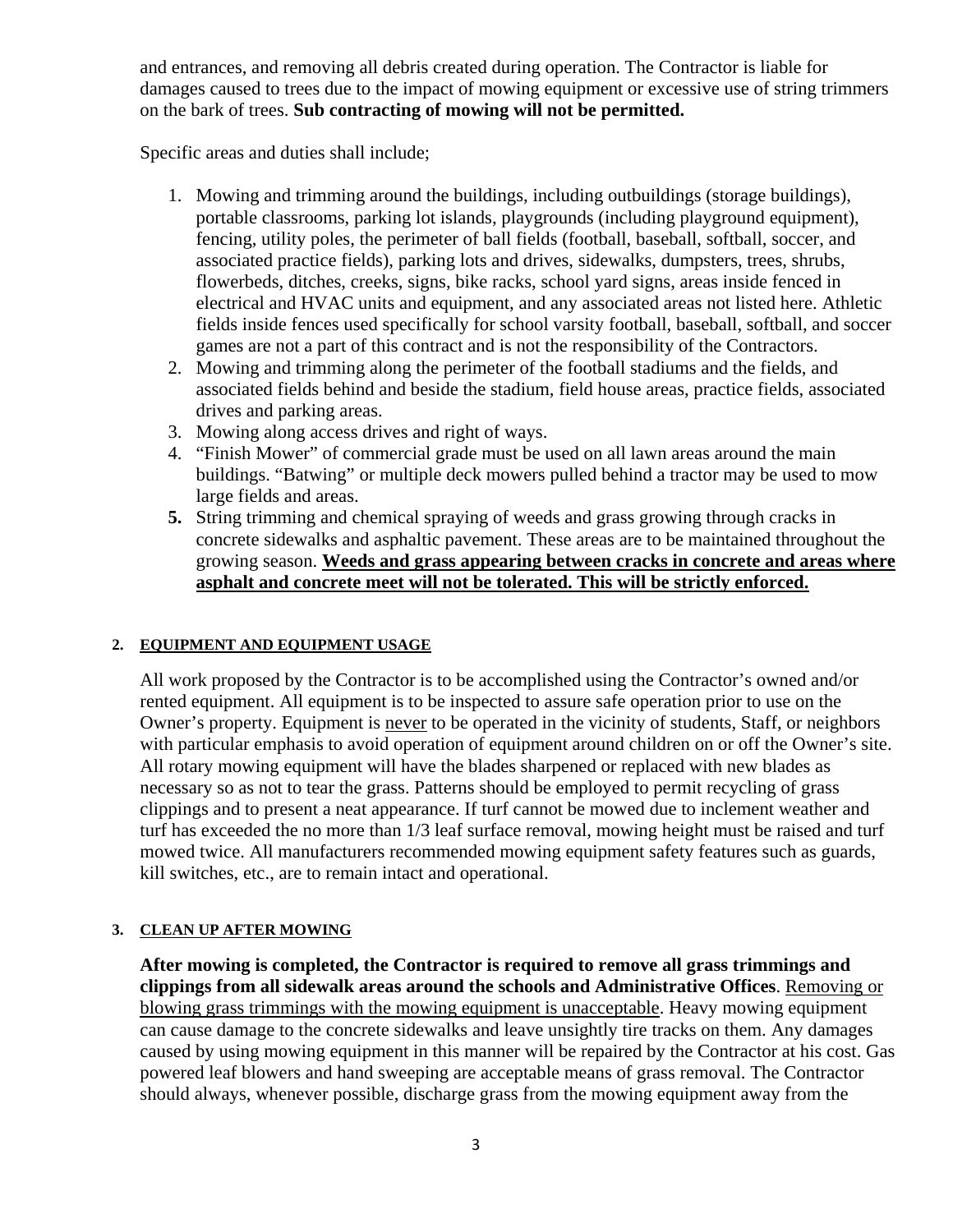building and the sidewalk areas. Special attention is to be given to the front entrances and bus loading areas of all schools.

#### **4. WEED MAINTENANCE**

Spraying for weeds in inaccessible areas is to be administered at the Owner's discretion and is the responsibility of the Contractor. Spraying weed killer will only be permitted under portables, in cracks in pavement and sidewalks, and between the areas where pavement and concrete sidewalks meet unless otherwise instructed by the Owner. Spray will not exceed more than 4 inches of width around the area being sprayed. Spraying around the entire perimeter of buildings to avoid string trimming will not be permitted. Trees, shrubs, or flowers planted by the school shall be protected from spray and those plants that are destroyed by spraying or mowing will be replaced by the Contractor at the Contractor's cost. The Contractor will provide a list to the Owner of all pesticides and supplies that will be utilized within the scope of this contract. All weed killers and supplies will be a name brand, properly labeled (private labels will not be acceptable), and applied in compliance with all State and Local statutes governing their use. MSDS (Material Safety Data Sheets) must be provided on all chemicals used on the site. Spray will be administered at such times as to not endanger students, Staff, visitors, or neighbors of the Owner. Liability for the spraying of weeds will be the sole responsibility of the Contractor. State and Federal mandated licenses for the application of weed poison is required and is the responsibility of the Contractor. Weed spraying may be subcontracted but must adhere to the same requirements listed here and be approved by the Owner prior to any spraying taking place.

#### 5. **RETENTION PONDS**

Maintenance of vegetation in retention ponds must be provided, at a minimum, bi-weekly (every 2 weeks) during the active growing season. Mowing/bush hogging, or other means, is at the discretion of the Contractor and accessibility of the area. Vegetation must be maintained throughout the entire area and not exceed six (4) inches in height. Maintenance during periods of extreme rain is not mandated and equipment should only enter these areas when they are reasonably accessible. Herbicides are not to be used beyond control at the fence line and this must not exceed a width of six (6) inches. If the Owner or local jurisdiction provides an approved EPA maintenance plan for retention ponds, that will supersede these specifications.

#### 6. **BUSH-HOGGING**

Bush hogging work will be bid separately from the finish mowing and will be areas identified by the Owner. Frequency of bush hogging will also be determined by the Owner. Sub-contracting of bush hog work will be permitted at the discretion of the Owner. If the Owner approves a sub-contractor they must furnish proof of insurance as required in Section D.

#### **SECTION C: PAY REQUESTS**

The Contractor is to submit a pay request or invoice for each group of schools **only after all work, including trimming and clean-up, is completed for every school property in that group.** Partial payment or payments for groups with unfinished work at any of the school properties in that group **will not be processed under any circumstances.** The invoice must clearly state **INVOICE** with an associated invoice number, date, amount of pay requested per school with the group total at the bottom, the company name and address on the invoice, and a brief description of the service provided; i.e. "Mowing and lawn maintenance services". Requests for payment submitted on documents that are labeled "Statement" will not be processed. **Invoices will not be processed the**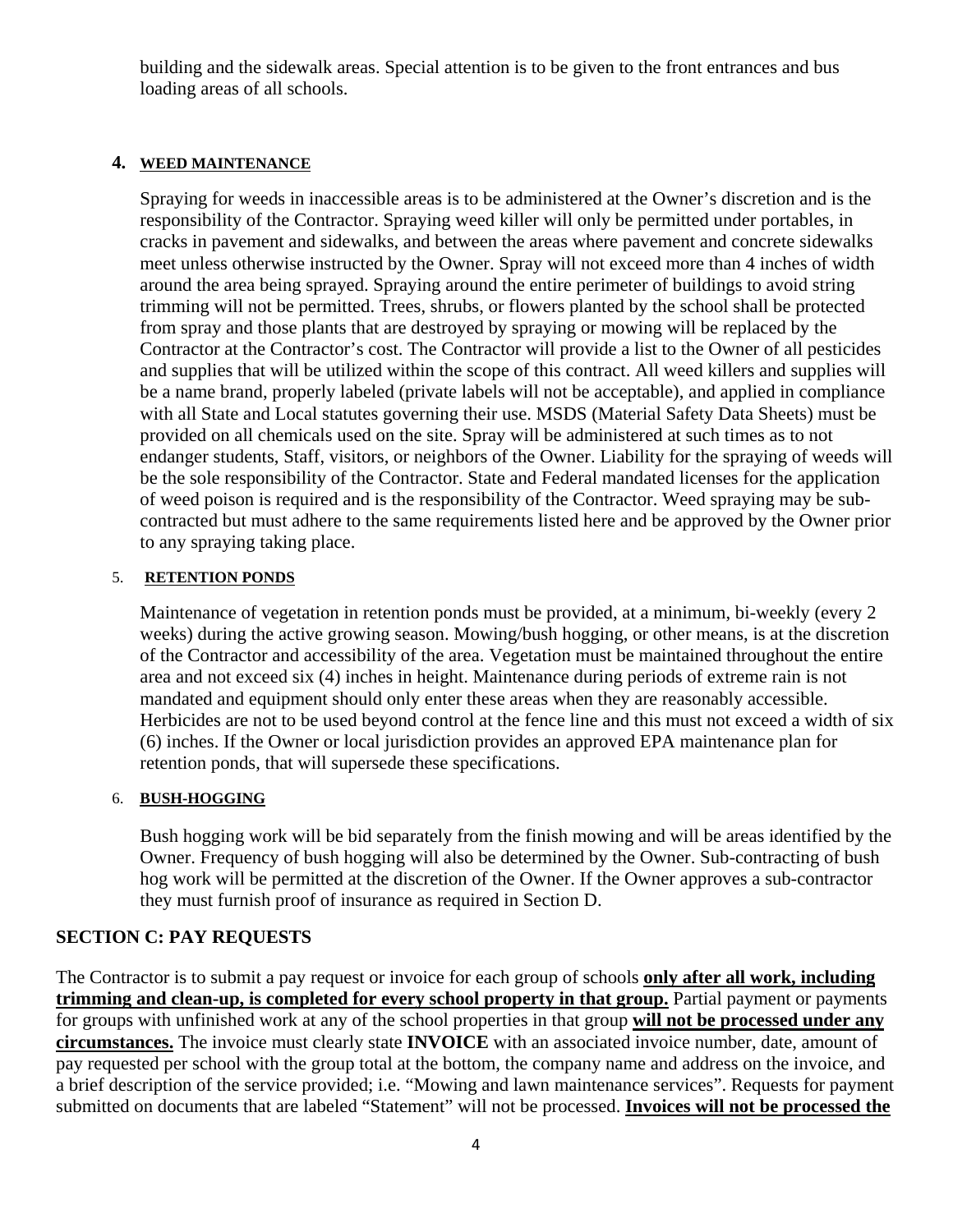**same work week as the work performed under any circumstances.** A work week for these purposes will be defined as Monday through Friday. Invoices will not be accepted on Saturday or Sunday as all Central Office departments are closed on those days. Invoices may be submitted by hand, U.S. Mail, faxed, texted via cellphone, or by e-mail. Invoices received by fax or e-mail on Saturday or Sunday will not be processed until after the following Saturday or Sunday. All work must be inspected by the Owner prior to payment being made to the Contractor. Every effort will be made on the Owner's behalf to inspect the properties and process the pay requests as efficiently and promptly as humanly possible. Payments will be made within 14 working days after the invoice is submitted.

#### **SECTION D: INSURANCE AND OTHER REQUIREMENTS**

The Contractors awarded the bid(s) by the Owner shall provide a Certificate of Insurance for a minimum of one million dollars (\$1,000,000.00) for public liability and property damage with the Sumner County Board of Education listed as the Certificate Holder prior to any work taking place. The policy shall provide for a combined single limit of five hundred thousand dollars (\$500,000.00) per occurrence for bodily and property damage with an aggregated limit of not less than one million dollars (\$1,000,000.00). The certificate shall also provide for Comprehensive General and Vehicle Liability with minimum coverage of one million dollars (\$1,000,000.00) per incident. The Contractors shall provide Workers Compensation Insurance as required by Tennessee State law and shall prove compliance with Public Chapter No. 587, T.C.A. 49-5-413 (d), background check, as well as provide a Drug Free Workplace affidavit prior to any work taking place. All costs for background checks are the responsibility of the Contractor and the resulting information is to be forwarded to the Owner. Failure to provide any of these documents will be considered default and sufficient reason to terminate the contract upon notification of the Contractor. Owner approved sub contractors must adhere to the same requirements listed here.

Bidders bidding on more than three (3) groups of properties will be required to post a Performance Bond in an amount equal to twenty five per cent (25%) of the total amount of the bid to secure their ability to complete the contracts on which they have bid. Bidders receiving the low bid shall have an obligation to execute and complete a contract for each group on which they have bid. Each bid shall acknowledge this commitment and shall be signed by an authorized representative of the bidding company. Any Contractor who bids on multiple groups and fails to enter into a contract for each group of properties, or post a bond, shall forfeit the right to contract for any or all groups of properties at the election of the School Board.

## **SECTION E: DAMAGES TO OWNER/PRIVATE PROPERTY**

The Contractor is required to take necessary precautions to protect the Owner, City, and private property. Any damages to property resulting from wrongful or negligent acts shall be reported to the Owner immediately. The Contractor will be responsible for the repair or replacement of any damages caused to the Owner or private property, including vehicles on Owner's property, immediately and at the Contractor's expense. The replacement of material/parts shall be identical or Owner approved equal to those damaged. In the event that the Contractor does damage to the Owner/private property and such damages are not repaired within a reasonable length of time, the Owner reserves the right to make such repairs and bill or deduct from payment the cost of such repairs.

## **SECTION F: SAFETY**

Personal Protective Equipment (PPE) shall be worn as mandated in operational manuals provided by the equipment manufacturers. Contractor's employees, including applicators and handlers, will wear the PPE that is listed on any pesticide, fertilizers, weed killers, etc. label in order to satisfy the requirements of this contract. All Re Entry Intervals (REI) on labels will be observed. All materials and performance of work will meet all Federal Health and Safety laws currently in effect, and those of local authorities having jurisdiction. The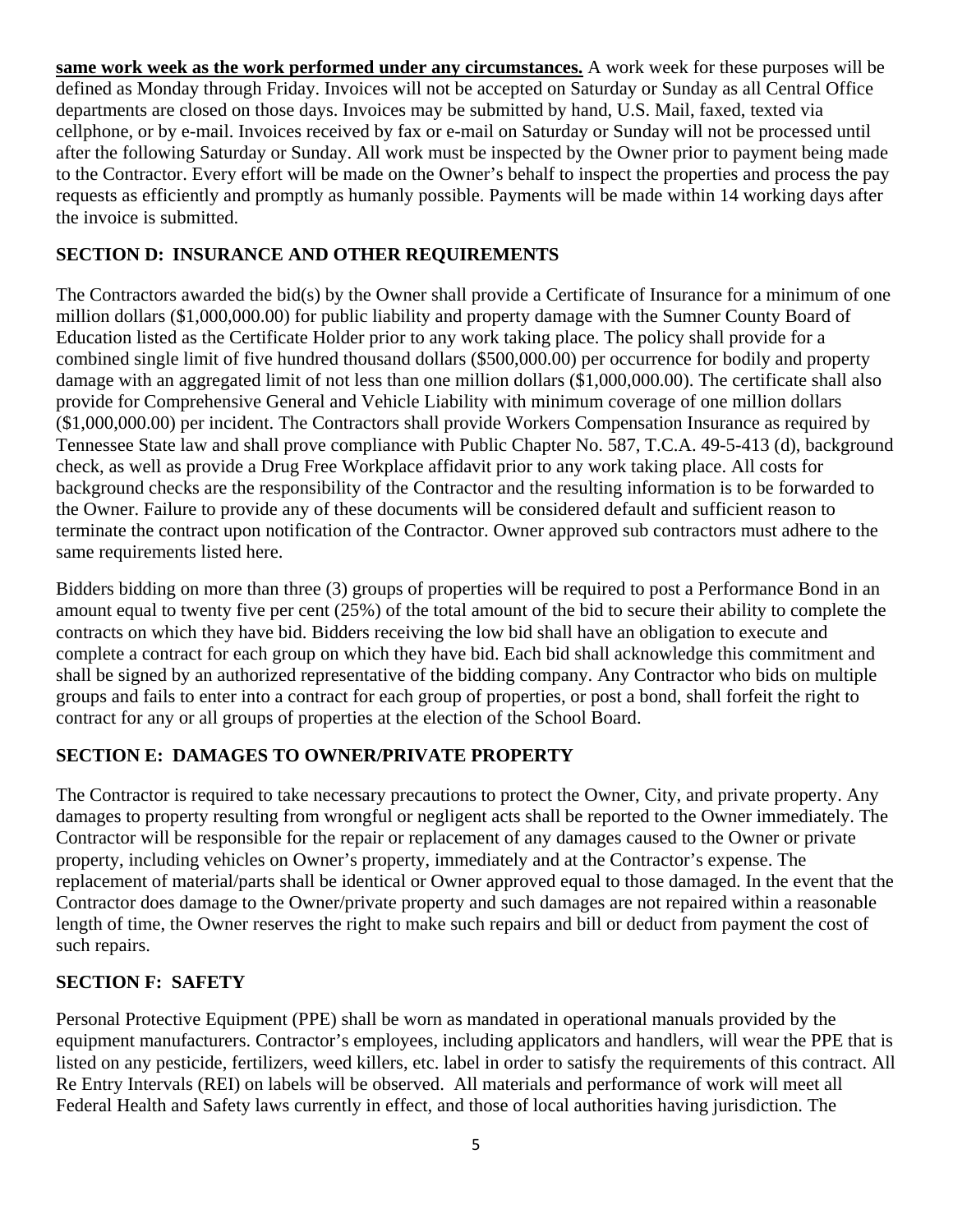Contractor will take all necessary precautions for the safety of his/her employees on the job and of the general public. Lawn, landscape, and athletic field maintenance work will be scheduled to provide the least inconvenience to the occupants of the building and the users of the fields. Because of concerns for student and staff safety, all Contractors' employees will be required to wear a uniform shirt, t-shirt, jacket, or hat with the company name and/or logo on the article of clothing that identifies the employee of the Contractor while on school property. The article of clothing worn by the employees of the Contractor cannot display any explicit pictures or verbiage such as; profanity (in any language), pictures or images of unclothed persons, depicted drugs or drug references, or political choices on them. Contractors' employees are not to remove their shirts while working on school properties. Violations of this provision of the specifications will result in disciplinary action up to and including the offending party being asked to leave the Owner's property until the clothing is replaced with satisfactory apparel.

#### **SECTION G: NON-COLUSION**

The bidder warrants that he/she has not employed or retained any company or person other than a bona fide employee working solely for him/her to solicit or secure this bid. The bidder further warrants that he/she has not paid or agreed to pay any person, company, corporation, individual, or firm, other than a bona fide employee working solely for the bidder, any fee, compensation, percentage, gift or consideration contingent upon or resulting from the award or making of this bid. If the bidder violates this provision, the Owner shall have the right (which shall be cumulative to the other rights the Owner may have) to forthwith terminate this bid without liability. Bidder also certifies that his/her bid is made without prior understanding, agreement, or connection with any corporation, firm, or person submitting a bid for the same materials, services, or equipment and is in respects fair and without collusion or fraud. The signing of the bid sheet indicates that the bidder understands and agrees to this clause.

#### **SECTION H: BANKRUPTCY/INSOLVENCY**

At the time of submittal of the bid, the bidder shall not be in the process of or engaged in any type of proceedings in insolvency or bankruptcy either voluntary or involuntary or receivership proceedings (a person legally appointed to receive and have charge of property or money involved in a lawsuit). If the bidder is awarded a contract for six (6) months or longer, and files for bankruptcy, insolvency or receivership, the Owner may, at its option, terminate and cancel said contract in which all rights hereunder shall immediately cease and terminate.

#### **ALTERNATE SERVICES SCOPE OF WORK- 1**

#### **WEED AND GRASS CONTROL UNDER PLAYGROUND EQUIPMENT**

Due to the nature of State mandated safety materials used beneath playground equipment, weeds and grass are a huge problem for Elementary schools in these areas. The Owner desires those materials, which include wood chips and shredded rubber pieces, be kept weed and grass free. Because of concerns for the children's safety and well being from exposure to toxic chemical weed killers, it is desirable that "hand weeding" be the preferred method of weed eradication. Using hand tools, i.e. shovels, rakes, pitch forks, and a garden hoe is an acceptable means of eradication. String trimming, or any other mechanical means of weed removal, will not be allowed. Spraying weeds with chemical spray will only be allowed in the summer months when school is not in session and then only at the Owner's discretion. The price quoted for this service is to include an initial clean-up of all areas under playground equipment and a cost to maintain the areas weed and grass free. The initial clean-up will occur during the first scheduled mowing at each Elementary and Middle schools with designated playgrounds containing the safety materials. The maintenance portion of the quote should be priced per event as this service may not be needed at every regularly scheduled mowing session. The Owner will determine how many of these special maintenance events are needed on a"school by school" basis. The Owner reserves the right to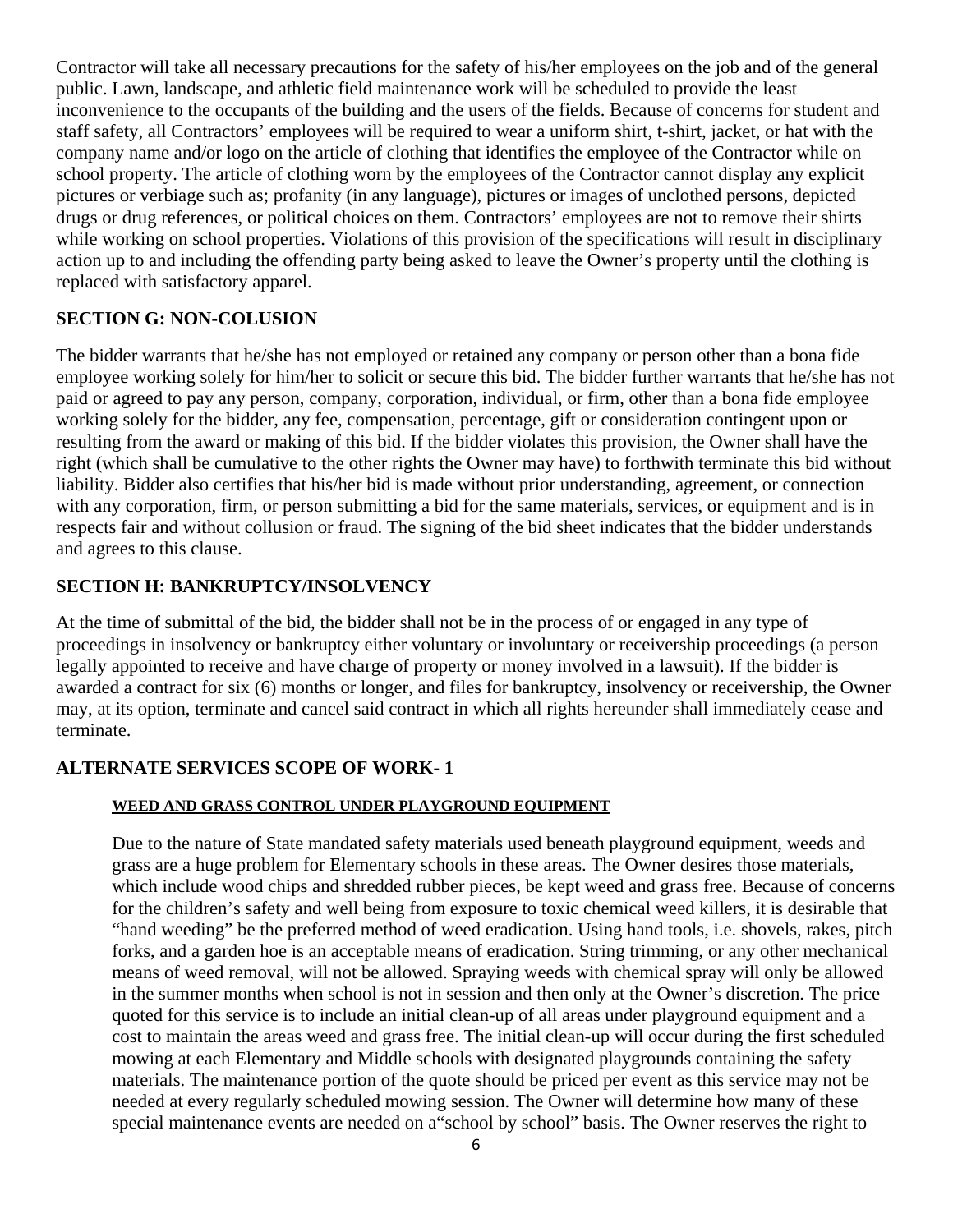request these services only as needed. The Bidder should not assume that this will be a regularly occurring service. Bidders shall include the cost of this scope of work on the Bid Sheet as "Alternate # 1". It is the responsibility of the Contractor administering this service to keep the inside area of all fences around playground equipment, with safety materials underneath, weed and grass free. The areas between the black plastic liners and the chain link fences are to be part of this service. Areas outside the chain link fences around the playground equipment are the responsibility of the Contractor with the contract to mow that school property.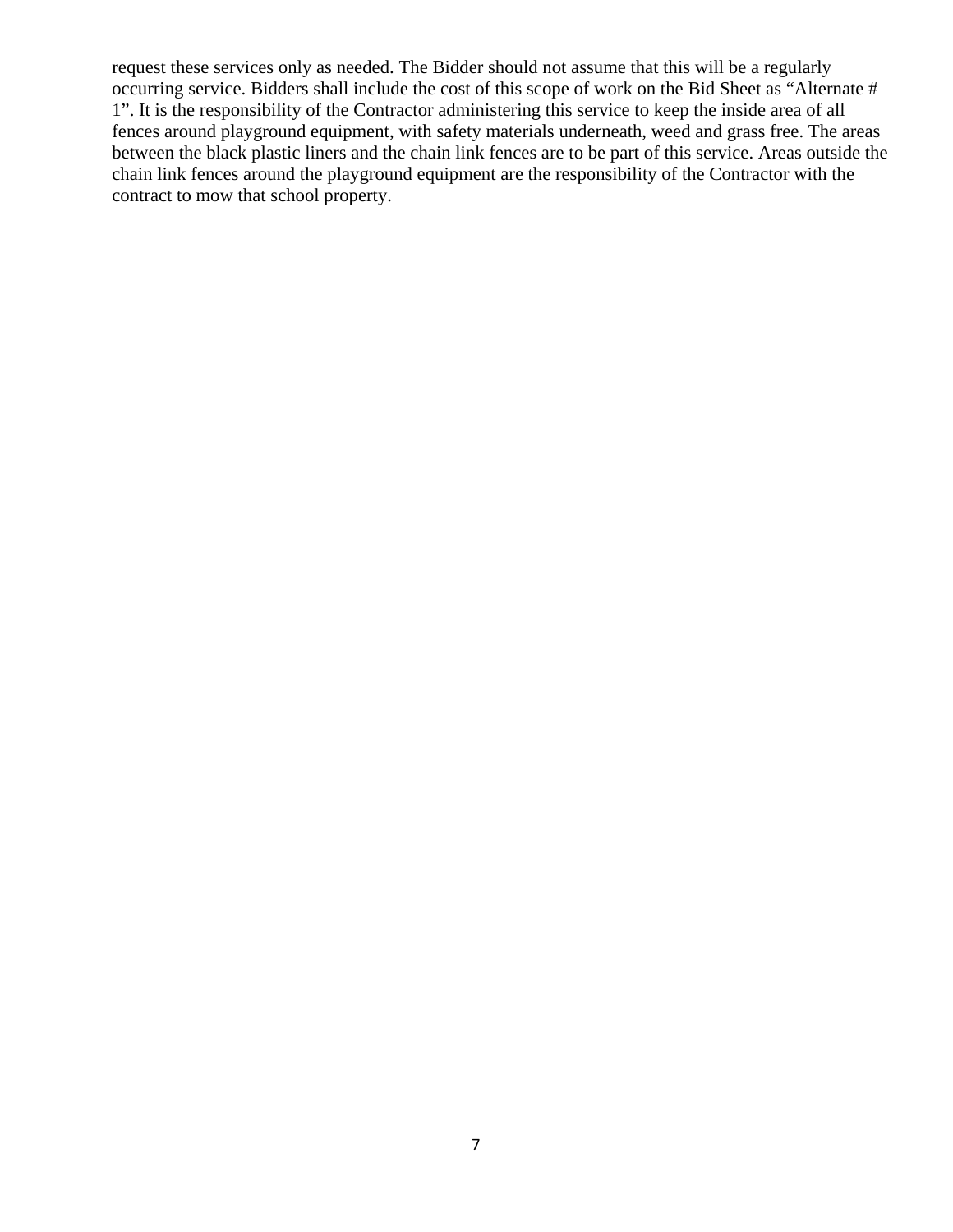# **EXHIBIT A**

## **BID SHEET FOR MOWING AND LAWN SERVICES**

#### **ALL BIDS MUST BE SUBMITTED ON THIS FORM**

**BIDS SUBMITTED IN OR ON ANY OTHER FORM WILL BE DISQUALIFIED** 

**PLEASE CHECK YOUR BID CAREFULLY FOR COMPLETENESS AND ACCURACY**

**FILL IN ALL REQUESTED INFORMATION**. ENTER "NO BID" OR "0" IF YOU ARE NOT BIDDING ON A PROPERTY

## **SUMNER COUNTY SCHOOLS MOWING GROUPS- 2015**

**Company name: \_\_\_\_\_\_\_\_\_\_\_\_\_\_\_\_\_\_\_\_\_\_\_\_\_\_\_\_\_\_\_\_\_\_\_\_\_\_\_\_\_\_\_\_\_\_\_\_\_** 

| Group 1               |                       |                               | Price per cut                                                                                                                                                                                                                                                                                                                                                                |
|-----------------------|-----------------------|-------------------------------|------------------------------------------------------------------------------------------------------------------------------------------------------------------------------------------------------------------------------------------------------------------------------------------------------------------------------------------------------------------------------|
| <b>Hendersonville</b> | Ellis Middle          | 100 Indian Lake Road          | $\frac{\S_{\frac{1}{2}}}{\S_{\frac{1}{2}}}{\S_{\frac{1}{2}}}{\S_{\frac{1}{2}}}{\S_{\frac{1}{2}}}{\S_{\frac{1}{2}}}{\S_{\frac{1}{2}}}{\S_{\frac{1}{2}}}{\S_{\frac{1}{2}}}{\S_{\frac{1}{2}}}{\S_{\frac{1}{2}}}{\S_{\frac{1}{2}}}{\S_{\frac{1}{2}}}{\S_{\frac{1}{2}}}{\S_{\frac{1}{2}}}{\S_{\frac{1}{2}}}{\S_{\frac{1}{2}}}{\S_{\frac{1}{2}}}{\S_{\frac{1}{2}}}{\S_{\frac{1}{2$ |
|                       | Hendersonville High   | 123 Cherokee Road             | s                                                                                                                                                                                                                                                                                                                                                                            |
|                       | Indian Lake Elem.     | 505 Indian Lake Road          | $\frac{1}{2}$                                                                                                                                                                                                                                                                                                                                                                |
|                       | Nannie Berry Elem.    | 138 Indian Lake Road          | $\frac{\text{S}}{\text{S}}$                                                                                                                                                                                                                                                                                                                                                  |
|                       |                       | <b>Total cost for Group 1</b> | $\sim$                                                                                                                                                                                                                                                                                                                                                                       |
| Group 2               |                       |                               | Price per cut                                                                                                                                                                                                                                                                                                                                                                |
| <b>Hendersonville</b> | <b>Hawkins Middle</b> | 487-A Walton Ferry Rd         | $\mathcal{S}$                                                                                                                                                                                                                                                                                                                                                                |
|                       | Lakeside Park Elem.   | 204 Dolphus Drive             | $\sim$                                                                                                                                                                                                                                                                                                                                                                       |
|                       | Walton Ferry Elem.    | 732 Walton Ferry Rd           | $\sim$                                                                                                                                                                                                                                                                                                                                                                       |
|                       | Gene Brown Elem.      | 115 Gail Drive                | $\frac{\text{S}}{\text{S}}$                                                                                                                                                                                                                                                                                                                                                  |
|                       |                       | <b>Total cost for Group 2</b> | $\mathbb{S}$                                                                                                                                                                                                                                                                                                                                                                 |
|                       |                       |                               |                                                                                                                                                                                                                                                                                                                                                                              |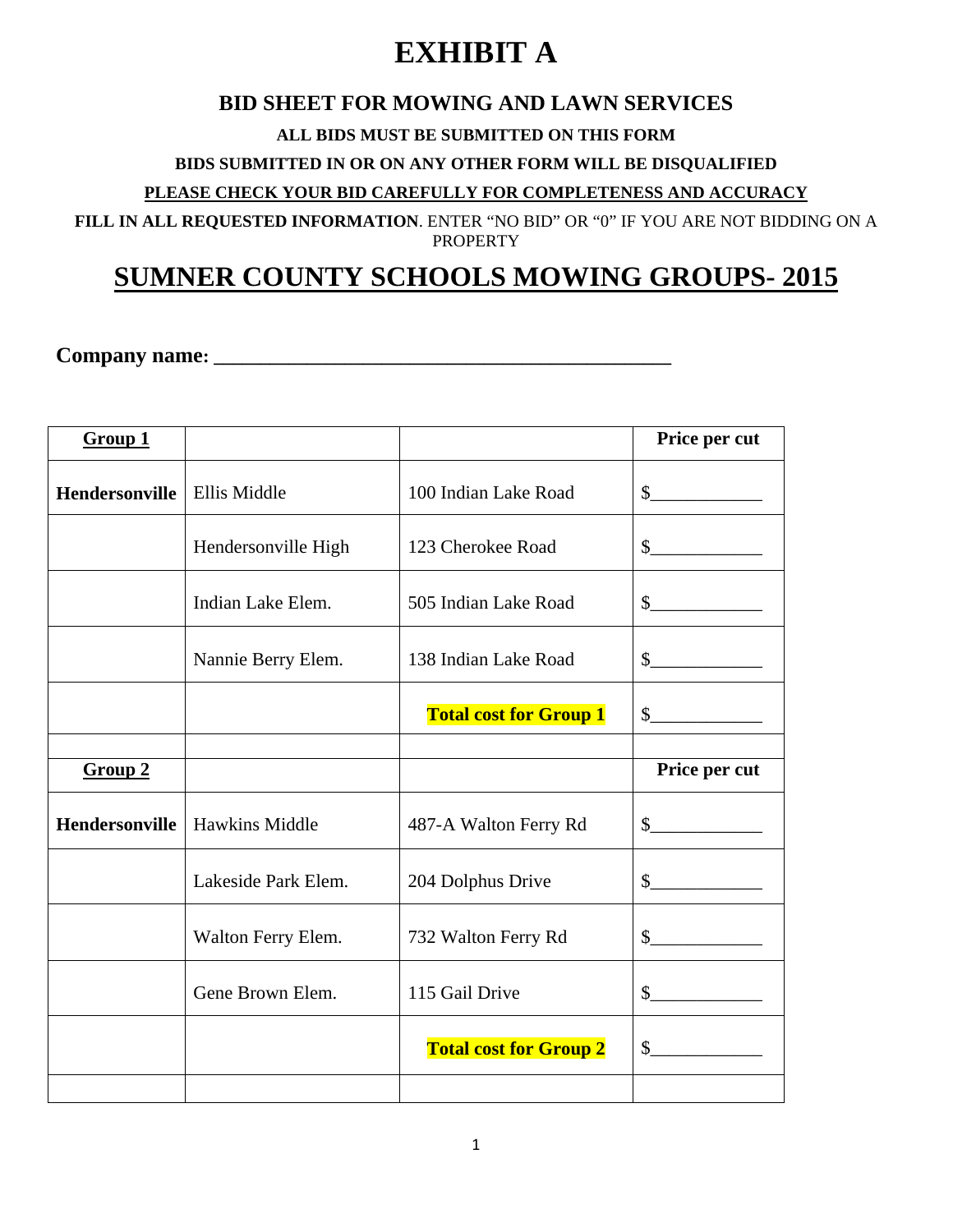| Group 3            |                           |                               | Price per cut               |
|--------------------|---------------------------|-------------------------------|-----------------------------|
| Hendersonville     | George Whitten Elem.      | 140 Scotch Street             | $\frac{1}{2}$               |
|                    | Merrol Hyde Magnet        | 128 Township Drive            | $\frac{1}{2}$               |
|                    | <b>Knox Doss Drakes</b>   | 1338 Drakes Creek Rd          | $\frac{1}{2}$               |
|                    |                           | <b>Total cost for Group 3</b> | $\frac{\text{S}}{\text{S}}$ |
| Group 4            |                           |                               | Price per cut               |
| Hendersonville     | Beech High                | 3126 Long Hollow Pike         | $\sim$                      |
|                    | Beech High Annex          | 3140 Long Hollow Pike         | $\frac{1}{2}$               |
|                    | Beech Elem.               | 3120 Long Hollow Pike         | $\sim$                      |
|                    | T.W. Hunter Middle        | 2101 New Hope Road            | $\sim$                      |
|                    | <b>Madison Creek Elem</b> | 1040 Madison Creek Road       | $\sim$ $\sim$               |
|                    |                           | <b>Total cost for Group 4</b> | $\mathbb{S}^-$              |
| Group 5            |                           |                               | Price per cut               |
| <b>White House</b> | White House High          | 508 Tyree Springs Road        | $\mathsf{S}_-$              |
|                    | White House High Annex    | 111 Meadows Road              | \$                          |
|                    | White House Middle        | 2020 Hwy 31W                  | \$                          |
|                    | HB Williams Elem.         | 115 S Palmers Chapel Rd       | \$                          |
|                    | Millersville Elem.        | 1248 Louisville Hwy           | \$                          |
|                    |                           | <b>Total cost for Group 5</b> | \$                          |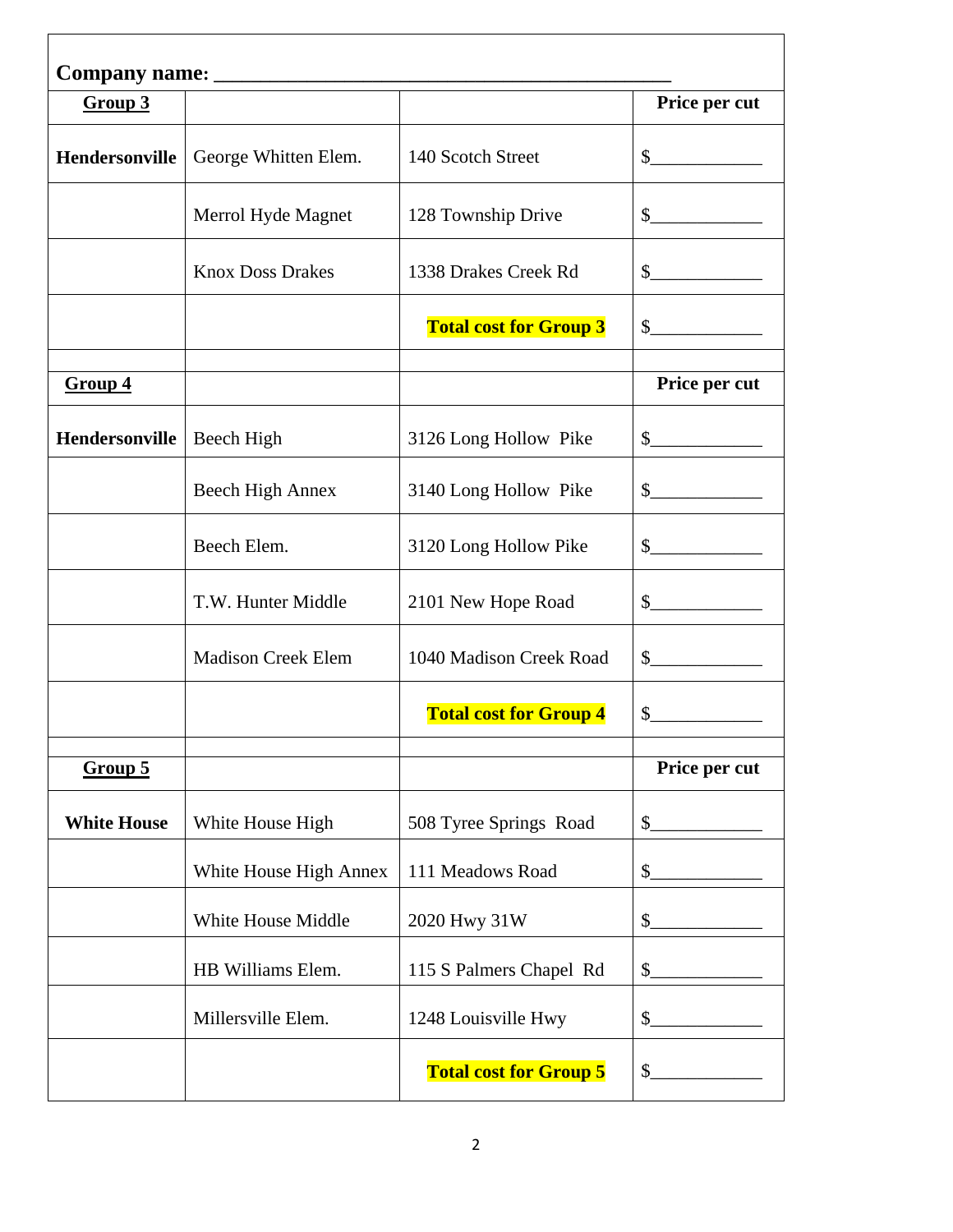| Group 6           |                             |                               | Price per cut                   |
|-------------------|-----------------------------|-------------------------------|---------------------------------|
| <b>Portland</b>   | Portland High               | 600 College Street            | $\frac{1}{2}$                   |
|                   | <b>Portland West Middle</b> | 110 Nolan Private Drive       | $\frac{1}{2}$                   |
|                   | Watt Hardison Elem.         | 300 Gibson Street             | $\frac{1}{2}$                   |
|                   | Gateview Elem.              | 1098 Gateview Drive           | $\frac{1}{2}$                   |
|                   |                             | <b>Total cost for Group 6</b> | $\frac{\S_{\perp}}{\S_{\perp}}$ |
|                   |                             |                               |                                 |
| Group 7           |                             |                               | Price per cut                   |
| <b>Portland</b>   | <b>Portland East Middle</b> | 604 South Broadway            | $\sim$                          |
|                   | <b>JW</b> Wiseman Elem.     | 922 South Broadway            | $\frac{\text{S}}{\text{S}}$     |
|                   | Clyde Riggs Elem            | 211 Fountain Head Rd          | $\frac{1}{2}$                   |
| <b>Cottontown</b> | Oakmont Elem.               | 3323 Hwy 76                   | $\frac{\text{S}}{\text{S}}$     |
|                   |                             |                               |                                 |
|                   |                             | <b>Total cost for Group 7</b> | $\frac{1}{2}$                   |

| Group 8      |                            |                               | Price per cut |
|--------------|----------------------------|-------------------------------|---------------|
| Westmoreland | Westmoreland High          | 4300 Hawkins Drive            | \$            |
|              | <b>Westmoreland Middle</b> | 4128 Hawkins Drive            | \$            |
|              | Westmoreland Elem.         | 4178 Hawkins Drive            | \$            |
|              | Old Westmoreland Elem.     | 420 Old Hwy 31E               | \$            |
|              | North Sumner Elem.         | 1485 North Sumner Road        | \$            |
|              |                            | <b>Total cost for Group 8</b> | \$            |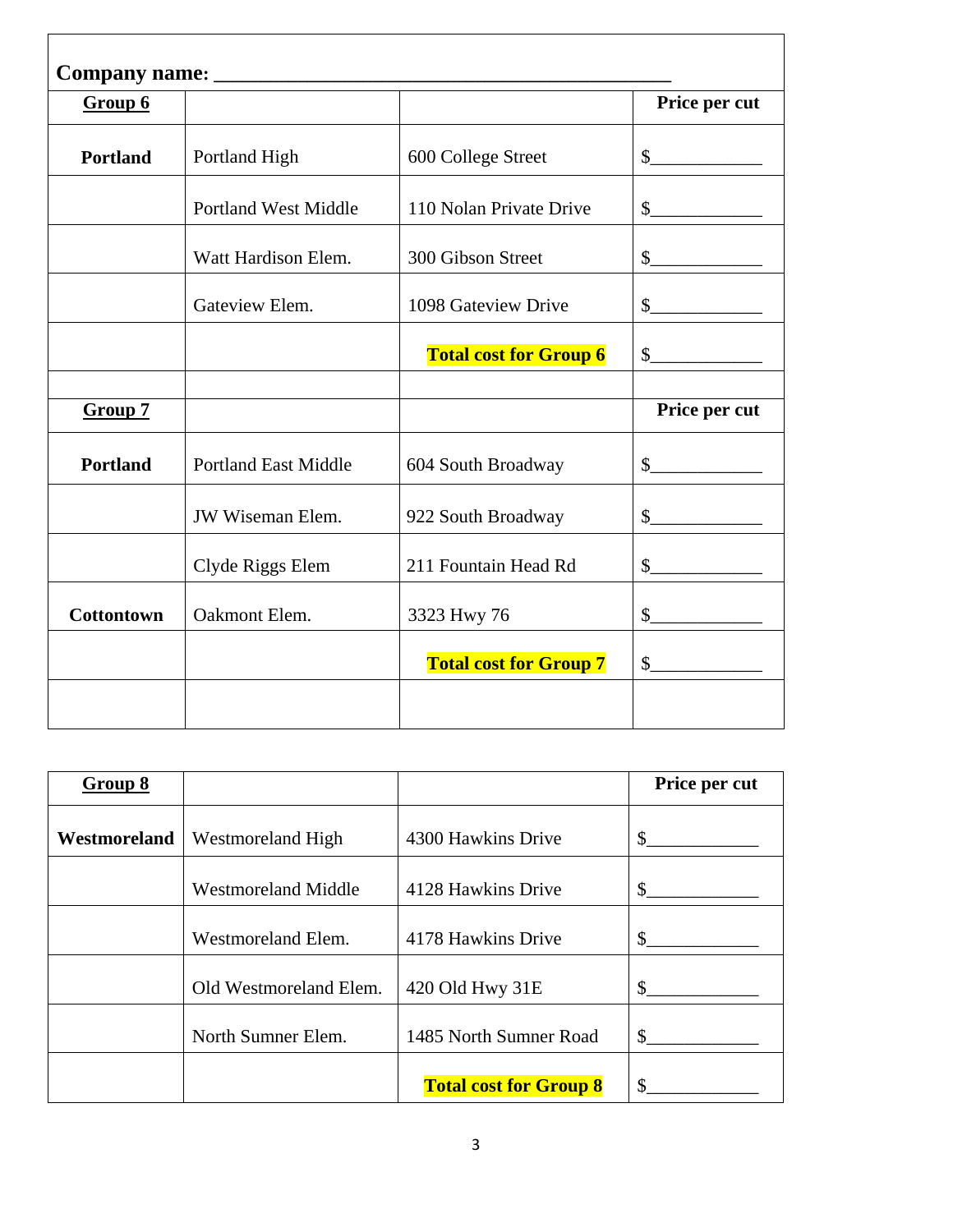| Group 9         |                              |                                | Price per cut               |
|-----------------|------------------------------|--------------------------------|-----------------------------|
| <b>Gallatin</b> | Benny Bills Elem.            | 1030 Union School Rd           | $\frac{1}{2}$               |
|                 | <b>RT</b> Fisher Alternative | 455 Boyers Ave. North          | $\frac{\text{S}}{\text{S}}$ |
|                 | <b>Shafer Middle</b>         | 240 Albert Drive               | $\frac{\text{S}}{\text{S}}$ |
|                 | Union STEM Elem.             | 516 Carson Street              | $\frac{\text{S}}{\text{S}}$ |
|                 | Bethpage Elem.               | 420 Old Hwy 31E                | s                           |
|                 |                              | <b>Total cost for Group 9</b>  | s                           |
| Group 10        |                              |                                | Price per cut               |
| <b>Gallatin</b> | Gallatin High                | 700 Dan P Herron Drive         | s                           |
|                 | Guild Elem.                  | 1018 South Water Ave.          | $\frac{1}{2}$               |
|                 | Howard Elem.                 | 805 Long Hollow Pike           | $\frac{\text{S}}{\text{S}}$ |
|                 | <b>Rucker Stewart Middle</b> | 350 Hancock Street             | \$                          |
|                 |                              | <b>Total cost for Group 10</b> | $\mathbb{S}^-$              |
| Group 11        |                              |                                | Price per cut               |
| <b>Gallatin</b> | <b>Central Office</b>        | 695 East Main Street           | $\sim$                      |
|                 | <b>Support Services</b>      | 1500 Airport Road              | $\sim$                      |
|                 | Vena Stuart Elem.            | 780 Hart Street                | $\sim$                      |
|                 | E. B. Wilson High            | 695 East Main Street           | $\mathcal{S}$               |
|                 |                              | <b>Total cost for Group 11</b> | \$                          |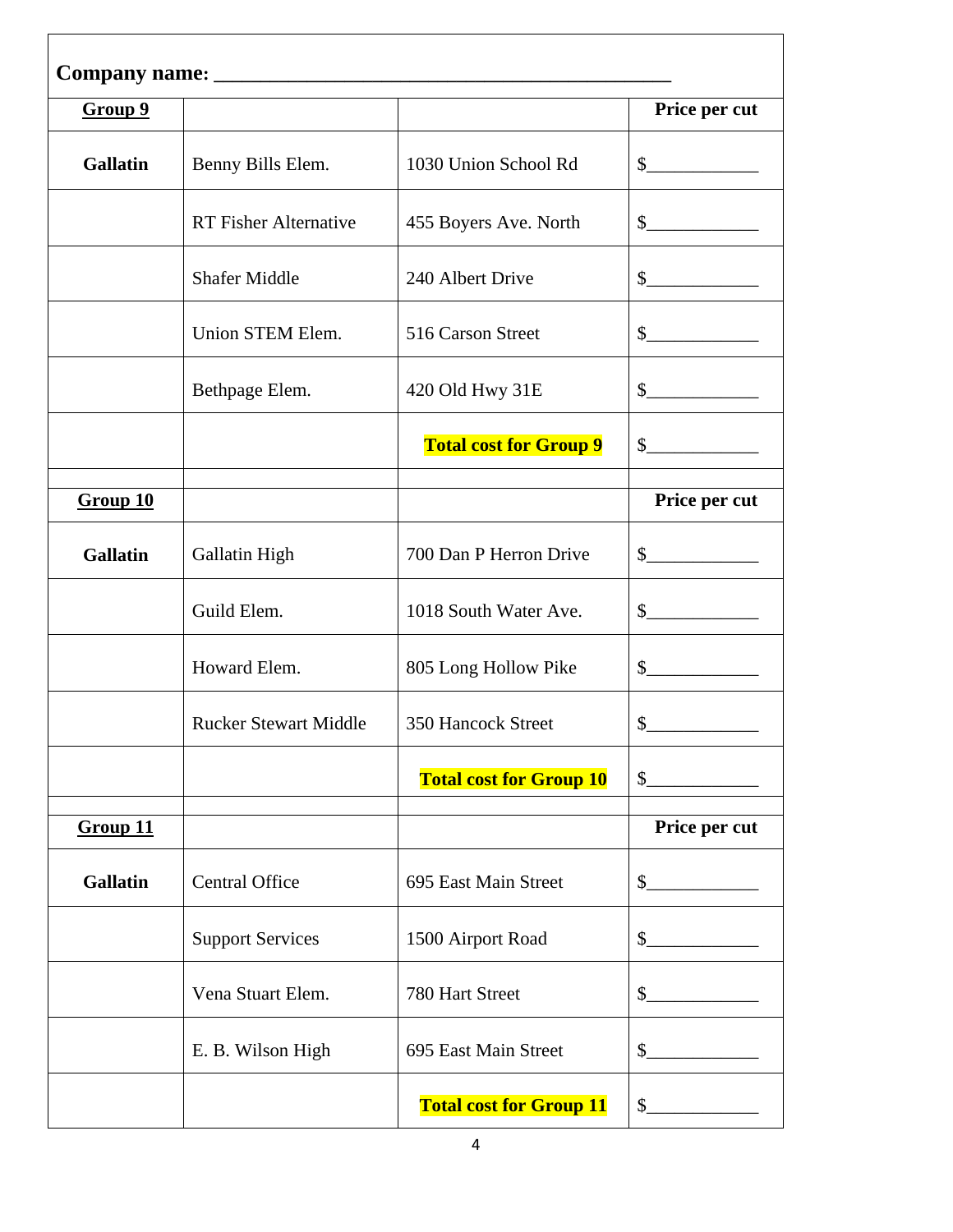| Group 12        |                             |                                   | Price per cut |
|-----------------|-----------------------------|-----------------------------------|---------------|
|                 |                             |                                   |               |
| <b>Gallatin</b> | <b>Station Camp Bus Lot</b> | <b>Behind Station Camp Middle</b> | $\frac{1}{2}$ |
|                 | <b>Station Camp High</b>    | 1040 Bison Trail                  | $\mathcal{S}$ |
|                 | <b>Station Camp Middle</b>  | 281 Big Station Camp Blvd         | $\frac{1}{2}$ |
|                 | Station Camp Elem.          | 1020 Bison Trail                  | \$            |
| Hendersonville  | Jack Anderson Elem.         | 250 Shutes Lane                   | $\mathbb{S}$  |
|                 |                             | <b>Total cost for Group 12</b>    | \$            |